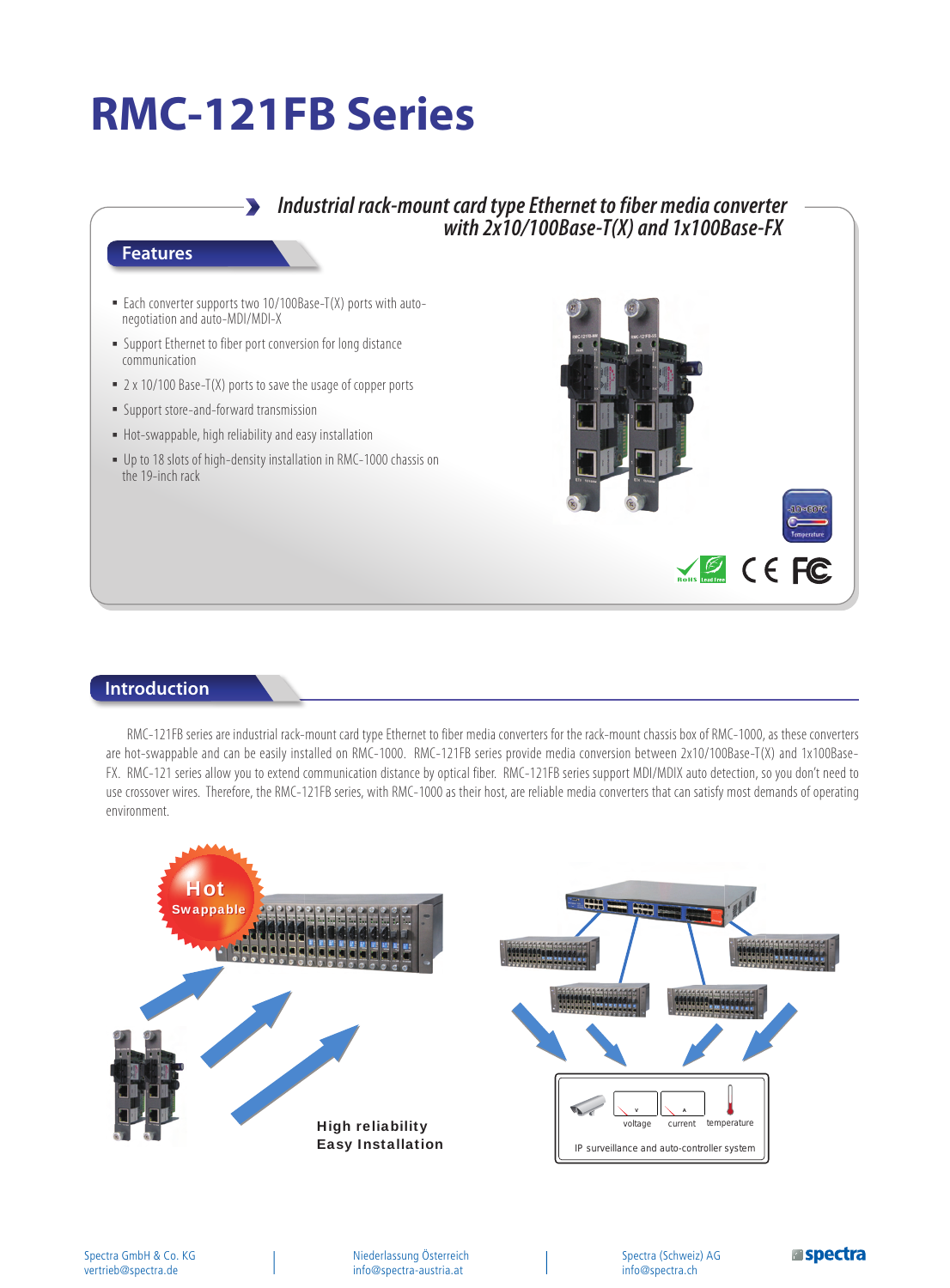

(Unit=mm)

## **Specifications**

|                                                | <b>ORing Card-Type Media Converter Model</b> | RMC-121FB-MM-SC                                                                                     | <b>RMC-121FB-SS-SC</b> |  |  |  |
|------------------------------------------------|----------------------------------------------|-----------------------------------------------------------------------------------------------------|------------------------|--|--|--|
| <b>Physical Ports</b>                          |                                              |                                                                                                     |                        |  |  |  |
| 10/100Base-T(X) Ports in RJ45<br>Auto MDI/MDIX |                                              | $\overline{\phantom{a}}$                                                                            | $\overline{2}$         |  |  |  |
| 100Base-FX fiber Port                          |                                              |                                                                                                     |                        |  |  |  |
|                                                | <b>Fiber Ports Number</b>                    | $\mathbf{1}$                                                                                        |                        |  |  |  |
|                                                | <b>Fiber Ports Standard</b>                  | 100Base-FX                                                                                          | 100Base - FX           |  |  |  |
|                                                | <b>Fiber Mode</b>                            | Multi-mode                                                                                          | Single-mode            |  |  |  |
|                                                | Fiber Diameter (µm)                          | 62.5/125 µm<br>50/125 µm                                                                            | $9/125 \mu m$          |  |  |  |
|                                                | <b>Fiber Optical Connector</b>               | $\mathcal{S}$ C                                                                                     | $\mathcal{S}$ C        |  |  |  |
|                                                | Typical Distance (km)                        | 2 km                                                                                                | 30 km                  |  |  |  |
| <b>Fiber Ports</b><br>Specifications           | Wavelength (nm)                              | 1310 nm                                                                                             | 1310 nm                |  |  |  |
|                                                | Max. Output Optical Power (dBm)              | $-14$ dBm                                                                                           | $-8$ dBm               |  |  |  |
|                                                | Min. Output Optical Power (dBm)              | $-23.5$ dBm                                                                                         | $-15$ dBm              |  |  |  |
|                                                | Max. Input Optical Power<br>(Saturation)     | 0dB                                                                                                 | 0 dBm                  |  |  |  |
|                                                | Min. Input Optical Power<br>(Sensitivity)    | $-31$ dBm                                                                                           | $-34$ dBm              |  |  |  |
|                                                | Link Budget (dB)                             | $7.5 \text{ dB}$                                                                                    | 19dB                   |  |  |  |
| <b>Technology</b>                              |                                              |                                                                                                     |                        |  |  |  |
| <b>Ethernet Standards</b>                      |                                              | IFFF 802.3 for 10Base-T<br>IFFF 802.3u for 100Base-TX and 100Base-FX<br>IFFF 802.3xfor flow control |                        |  |  |  |
| Processing                                     |                                              | Store-and-Foward                                                                                    |                        |  |  |  |
|                                                |                                              |                                                                                                     |                        |  |  |  |

Niederlassung Österreich info@spectra-austria.at

Spectra (Schweiz) AG info@spectra.ch